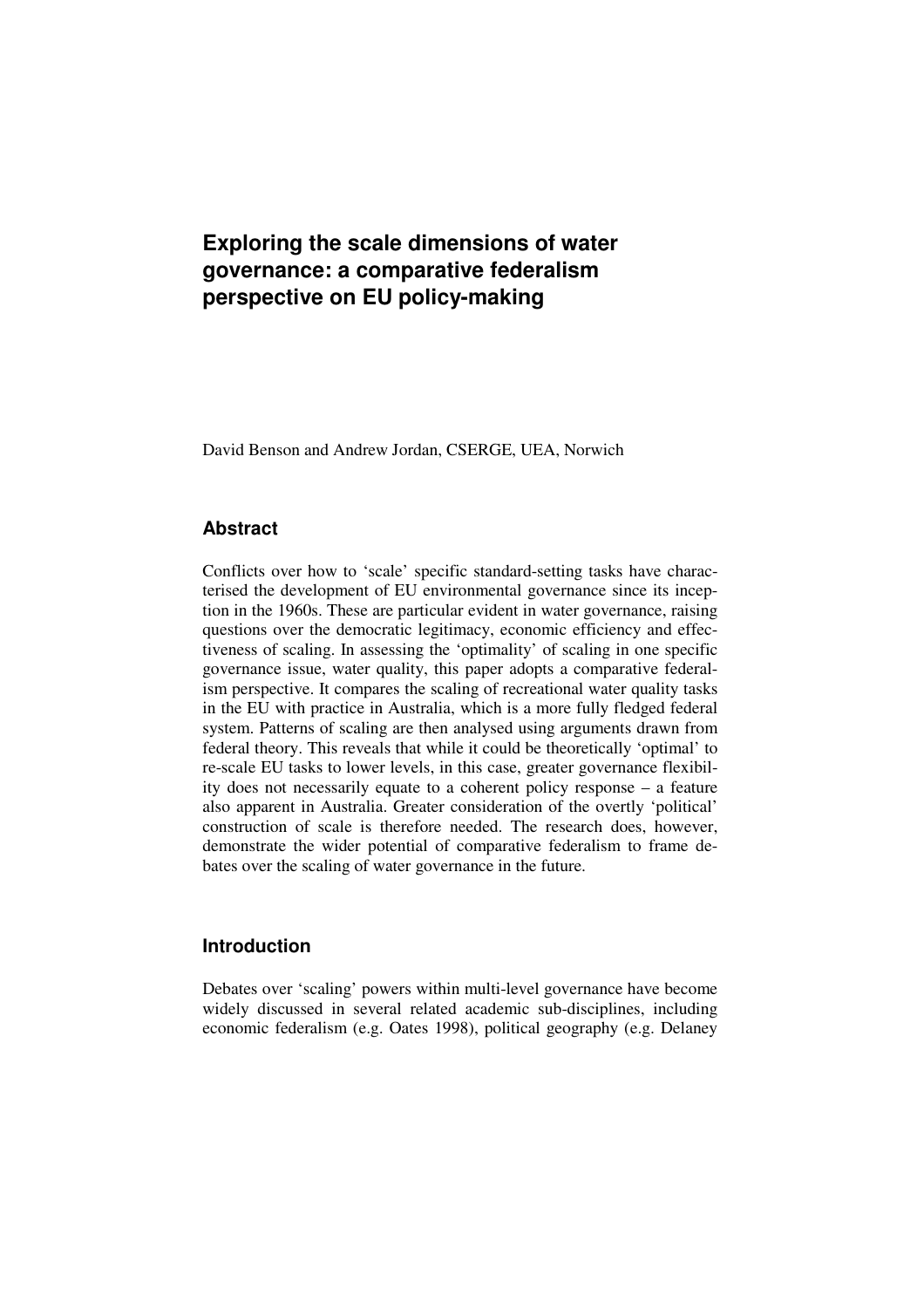and Leitner 1997), EU studies (Hooghe and Marks 2003) and international public policy (Young 2002). For example, conflicts over the appropriate 'scale' (Young 2002) or institutional level of policy-making characterise multi-level water governance. A past response has been to scale water policy 'tasks' (Weale *et al.* 2000: 68) for standard-setting upwards to higher institutional levels: a familiar pattern seen in contexts globally. However, recent decades have witnessed a discernible paradigm shift with some tasks re-scaled downwards to the ecosystem level (e.g. Sabatier *et al.* 2005). In our research, task scaling is examined in one leading multi-level system, the European Union (EU), using a comparative federalism perspective to focus on one problem, namely recreational water governance. Of particular interest is how comparing EU approaches with fully federated systems can generate cross-contextual learning on scaling.

Conflicts over scale have been particularly evident in the development of water governance in the EU. Originally, water pollution problems were governed at the national or even local scales. Over time, policy tasks have been incrementally re-scaled to the EU triggering disputes over its legitimacy, costs and effectiveness. These arguments culminated in attempts by Member States to 'repatriate' or re-scale water governance tasks during the 1990s (Jordan 2000). Although repatriation *per se* did not occur (*ibid*.), recent initiatives such as the Water Framework Directive (WFD) are leading to increased downward scaling of tasks so that they are shared more functionally between institutional levels.

One controversial measure to emerge from this ongoing debate was the Bathing Water Directive 1976. The Directive seeks to protect bathers by establishing recreational water quality standards for beaches. Considered by the EU to be 'one of the most successful…elements of European Water Policy' (*OJ* C45, 25.2.2003: 127), it has nonetheless generated much conflict. Critics have consistently argued that bathing water should be governed at the national scale (see Haigh 2004). In response, recent amendments to the Directive have allegedly sought to provide greater 'flexibility', i.e. lower level autonomy. However, the Directive effectively still leaves tasks in EU hands while actually tightening standards. Member States now face whole new compliance challenges meaning arguments will undoubtedly continue. Therefore, how 'optimal' is recreational water scaling in terms of democratic legitimacy, economic efficiency and environmental effectiveness? As this question is normative it can only be answered theoretically and/or comparatively.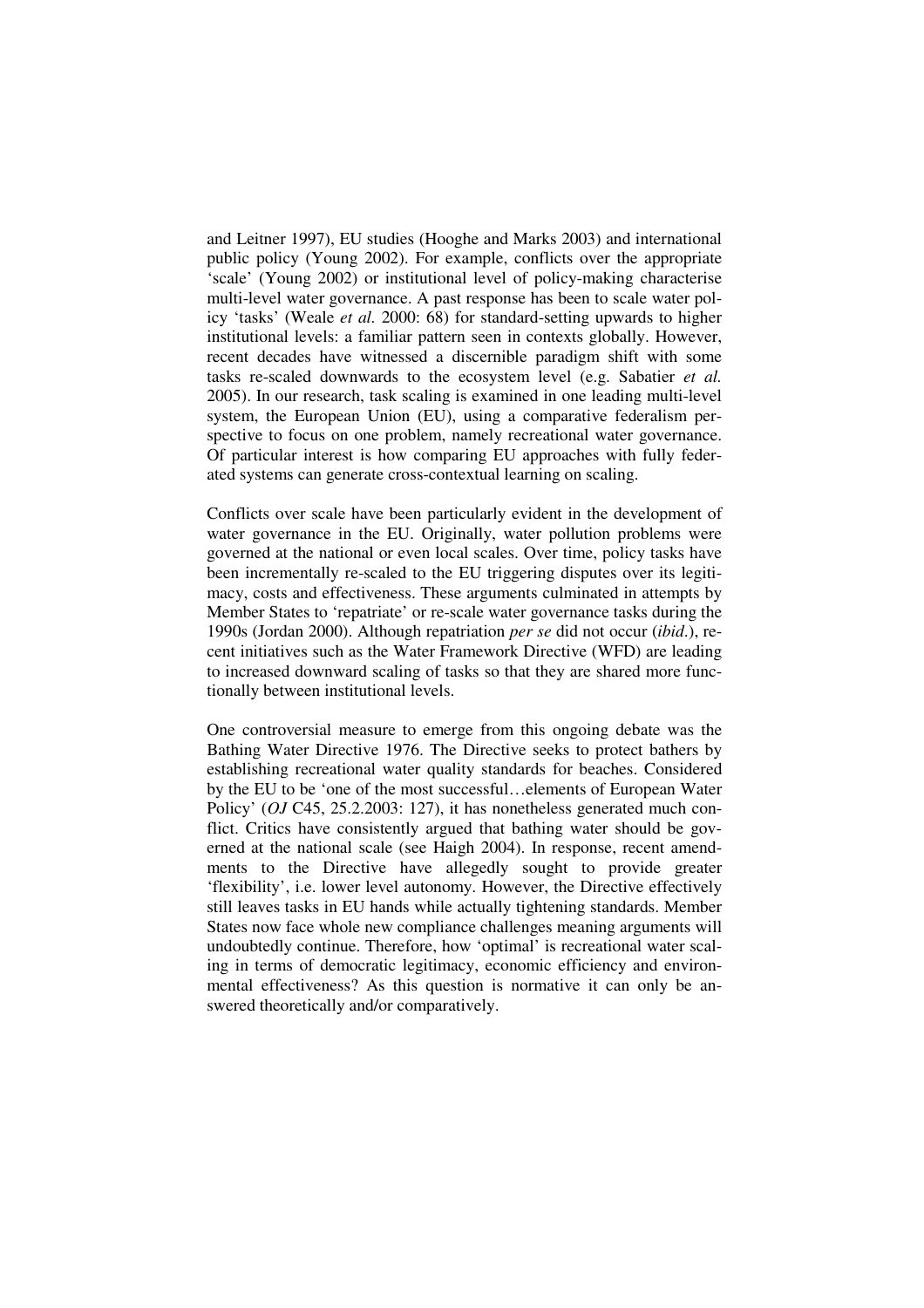Scaling could be viewed through the lens of comparative federalism, currently a 'hot topic' in EU studies (Menon and Schain 2006: 1). Although manifestly not a federation, the EU, according to a growing literature, nonetheless exhibits distinctly federal characteristics thereby allowing comparison with more fully federated states (Benson and Jordan 2008a). Indeed, comparison has already proved useful for examining EU environmental policy (e.g. Kelemen 2004). Recreational water policy is attaining higher political saliency globally, due in part to recent World Health Organization (WHO) guidelines. Measures have been introduced in Australia (NHMRC and ANZECC guidelines), the USA (the Beach Act 2000) and Canada (Guidelines for Canadian Recreational Water Quality). Australia, for example, has adopted a contrasting multi-level policy response to the EU, due in part to its cooperative federal political structures. Recreational water quality is managed through an integrated water quality framework involving Commonwealth (federal), state and local (ecosystem/watershed) scales that appears to offer significant flexibility. If Australian approaches offer more 'optimal' solutions to water quality problems, lessons could then be drawn for re-scaling EU tasks. Two broad questions are therefore important, namely: 'w*hat can comparative federalism teach us about the scaling of EU recreational water quality tasks?'*; and, '*what can comparative federalism teach us about the scaling of water governance tasks more generally?'.* 

This paper thus adopts the following format. Firstly, it describes how the EU copes with the issue of scale. Secondly, it develops a theoretical framework for analysing the 'optimality' of scale in water quality governance, using arguments from the federalism literature. Thirdly, it compares scaling in EU and Australian recreational water quality governance. Fourthly, it analyses empirical material from a federalism perspective to discuss the theoretical 'optimality' of the approaches and identify what lessons, if any, can be drawn.

# **Coping with problems of scale: experiences in the EU**

Conflicts over the optimum scale of policy responses have dominated the historical development of EU environmental governance (Benson and Jordan 2008a,b). Environmental tasks were originally scaled to the national level. After the first Environmental Action Programme (EAP) in 1973,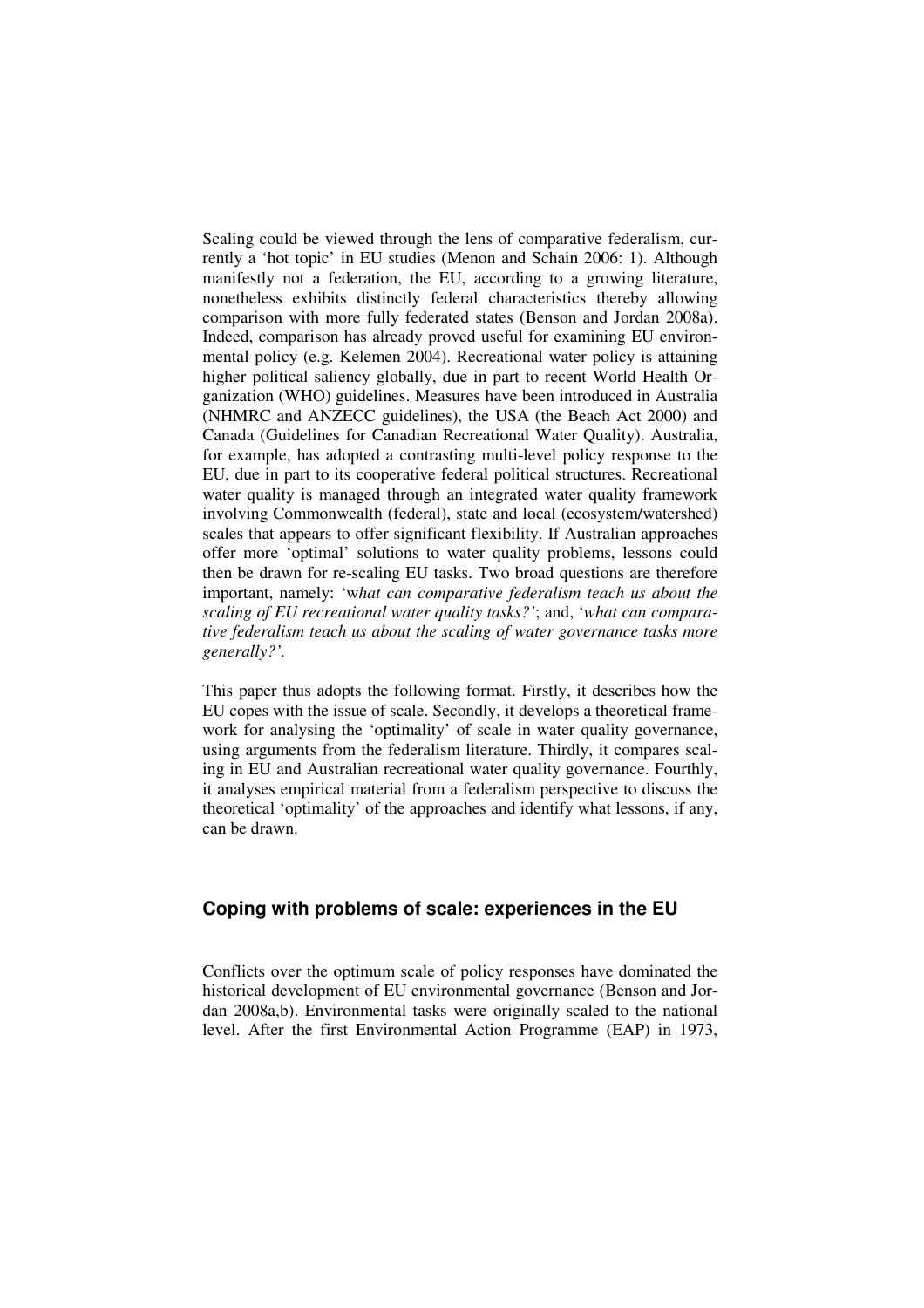tasks were gradually re-scaled to the EU level resulting in a broad-ranging environmental *acquis communautaire* (see Hildebrand 2005). However, upward re-scaling of tasks did not occur without resistance from Member States, culminating in the attempted 'repatriation' of environmental legislation after the Treaty on European Union (TEU) in 1993 using subsidiarity (Jordan 2000; Benson and Jordan 2008b).

Scale conflicts have been most graphically played out in EU water governance (Benson and Jordan 2008a). Transboundary disputes over pollution of the Rhine were evident in the 1930s (Bennett 1992). Indeed, acute marine and freshwater quality problems were cited as critical reasons for an EU environmental policy (CEC 1971). Thus, early EU directives focused on establishing mandatory environmental quality standards for specific uses, including bathing water, shellfish harvesting and drinking water. According to Haigh (2004: 4.2-1), Member States were given some freedom in implementing standards, considered 'a realistic approach, especially since there was some criticism about the appropriateness of Community intervention in such areas as standards for bathing water… which could be construed as essentially local issues'. In the late 1980s, the Commission introduced directives on nitrates and urban wastewater. As costs of all these standards began to bite, pressures from Member States to re-scale water tasks intensified. Member States reacted by attempting, unsuccessfully, to 'repatriate' measures using subsidiarity after the TEU (Jordan 2000). Criticism of the water *acquis* then led to the Commission withdrawing a proposal on the ecological quality of surface waters in 1994 (Haigh 2004: 4.15-9). It was replaced by the Water Framework Directive - a more integrated approach that repeals earlier directives and re-scales some tasks back to lower levels. Here, water governance is primarily fixed on the river basin, with Member States responsible for classifying waters and ensuring they meet environmental objectives.

Yet, debates over scaling water governance tasks have not entirely subsided. Significant water quality problems still exist in the EU, most notably from non-point source pollution such as agriculture. In addition, most tasks are still scaled to the EU. As discussed below, the Bathing Water Directive still allocates standard-setting to the EU level, suggesting scale conflicts will continue.

Assessing the 'optimality' of scaling is, however, problematic. Although improvements to environmental quality can be quantitatively assessed, policy implications for democratic legitimacy and efficiency are more difficult to ascertain and raise normative questions over the appropriateness of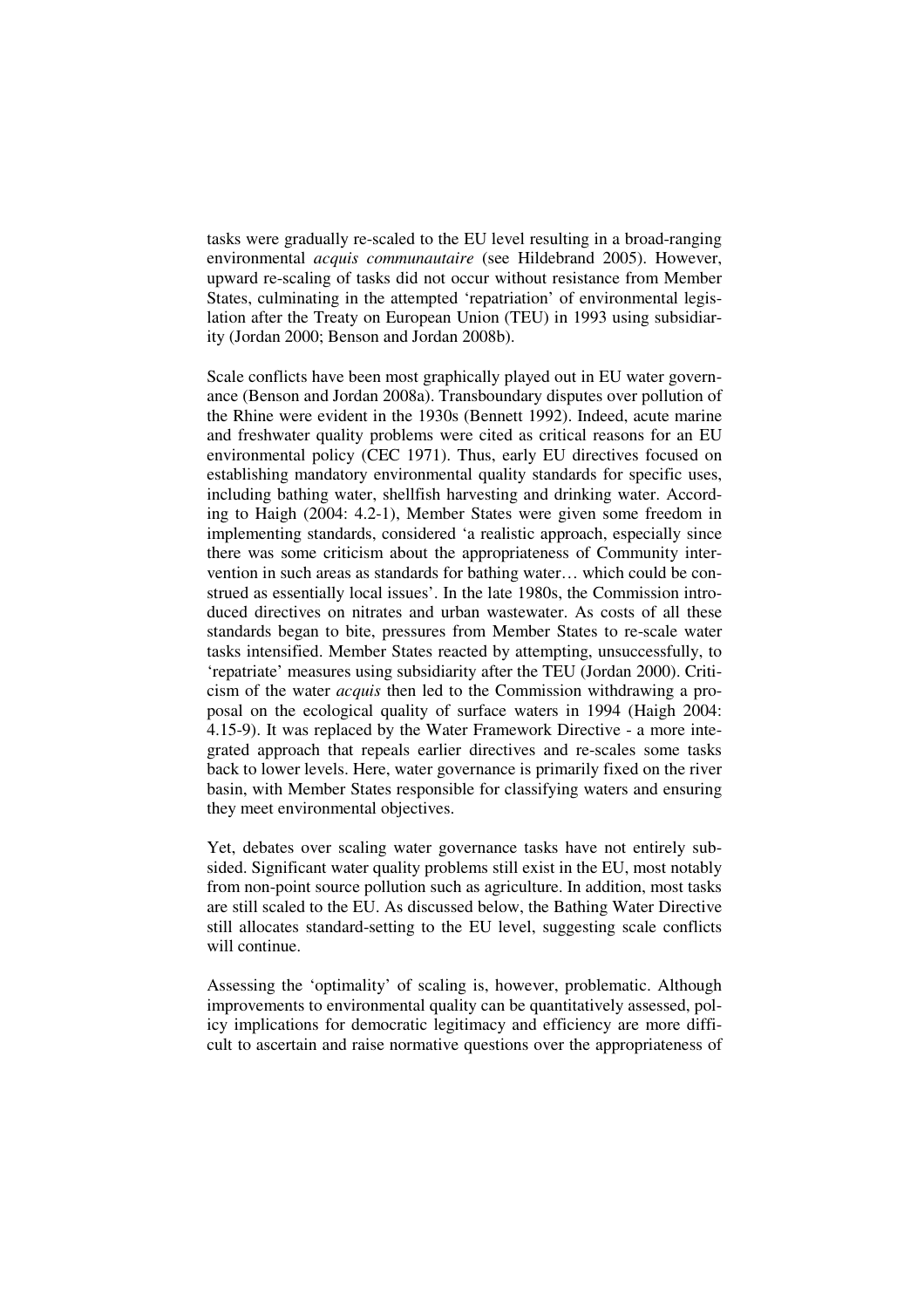scaling tasks within the EU more generally. One way of viewing these questions is to engage in existing theoretical debates on EU integration. For example, Benson and Jordan (2008a) assess the relative value of federal theories for framing debates on EU environmental policy-making, focusing on water governance at a more general level. Moreover, scale conflicts in water governance have engaged scholars in federal states, providing existing theoretical arguments that could be employed comparatively (e.g. Dinan *et al.* 1999).

# **Assessing 'optimality' in task scaling: a federal theoretical perspective**

Federalism, according to Elazar (1987: 12), can be defined as '*self-rule plus shared rule*'. In other words, groups within political unions retain exclusive powers over specific issues but submit themselves by mutual constitutional agreement to joint decision-making over others. Federalism has evolved to become both a political practice, for organising power in multilevel systems, and a theoretical approach that explains or normatively prescribes this process.

Multiple competing theoretical conceptions of federalism appear in the literature for analysing how tasks or powers should be scaled to specific levels to enhance the democratic legitimacy, economic efficiency and effectiveness of policy. In this study, environmental federalism and new democratic federalism are used to comparatively assess the 'optimality' of scaling between federal contexts. Key features of these arguments are shown in Table 1.

### **Environmental federalism**

Environmental task scaling has preoccupied US scholars since the early 1970s. The so-called environmental federalism debate (see Esty 1996) centres on the relative merits of centralizing or decentralizing regulatory tasks within federal governance. Although multiple arguments exist, environmental federalism generally presents a case for scaling tasks to lower levels ('decentralization), except for example where scaling up to the federal level ('centralization') is more efficient.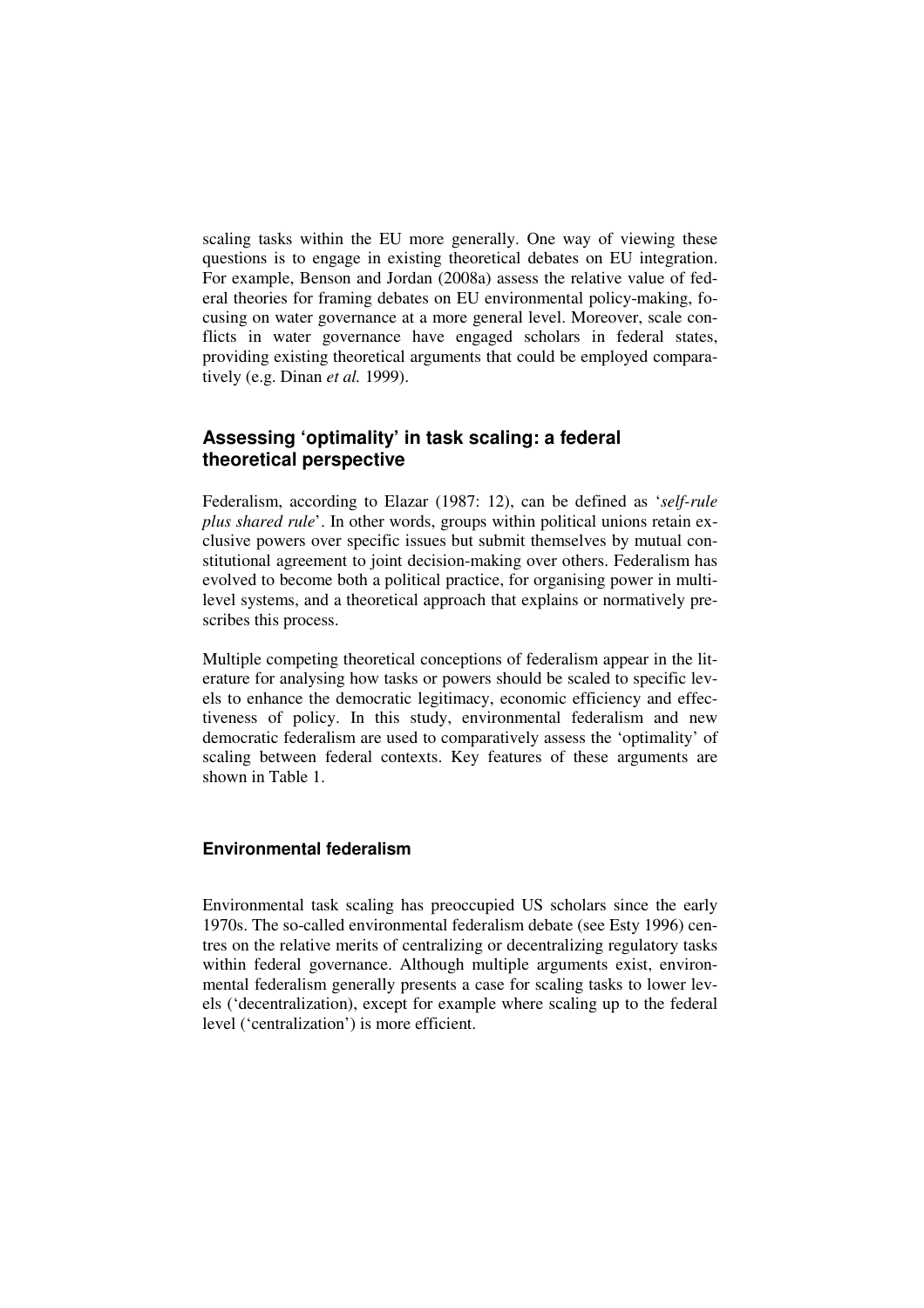Within these arguments, decentralization is viewed as generally more economically efficient, democratically legitimate and effective than centralization. Oates (1998: 2) distils these arguments through reference to the principle of 'allocative efficiency'. Here, it is argued that scaling tasks so that 'the provision of each publicly provided good to the smallest jurisdiction in spatial terms… encompasses the benefits and costs associated with the provision of the good' (*ibid*.). In environmental policy terms, standardsetting should occur at the lowest tax-paying jurisdiction commensurate with the scale of the specific problem. By scaling tasks in this manner, Oates argues that 'relevant costs and benefits are fully internalized, the levels of the public service are tailored to the particular tastes and circumstances of the individual jurisdictions' (*ibid*.). Scaling does not therefore aim at harmonization but promotes variability in regulations according to jurisdictional context.

Although theorists diverge on the exact conditions (see Esty 1996), the only acceptance to this criterion is when decentralization is deemed inefficient. It is, however, widely accepted that the presence of spillovers (Stewart 1992) provides one argument for centralization. Spillovers are defined as external effects caused by one jurisdiction's activity on another for which no compensation is paid, thereby warranting centralized intervention to 'internalize' impacts. Several spillovers are described in the literature, the most common being 'pollution spillovers', generated by physical movements of pollutants across boundaries (Stewart 1992: 45). More controversially, 'competitive spillovers' (*ibid*.) occur where differences in regulatory standards cause market distortions such as product discrimination, or the 'race to the bottom' scenario whereby states compete for custom through lowering standards (Revesz 2000). However, arguments persist over whether the 'race to the bottom' does exist in environmental standards (*ibid.*). Lastly, Stewart (1992: 45) makes reference to 'preservation spillovers' or natural resources in one state, whose loss would cause reduced welfare for citizens in another, e.g. rainforests.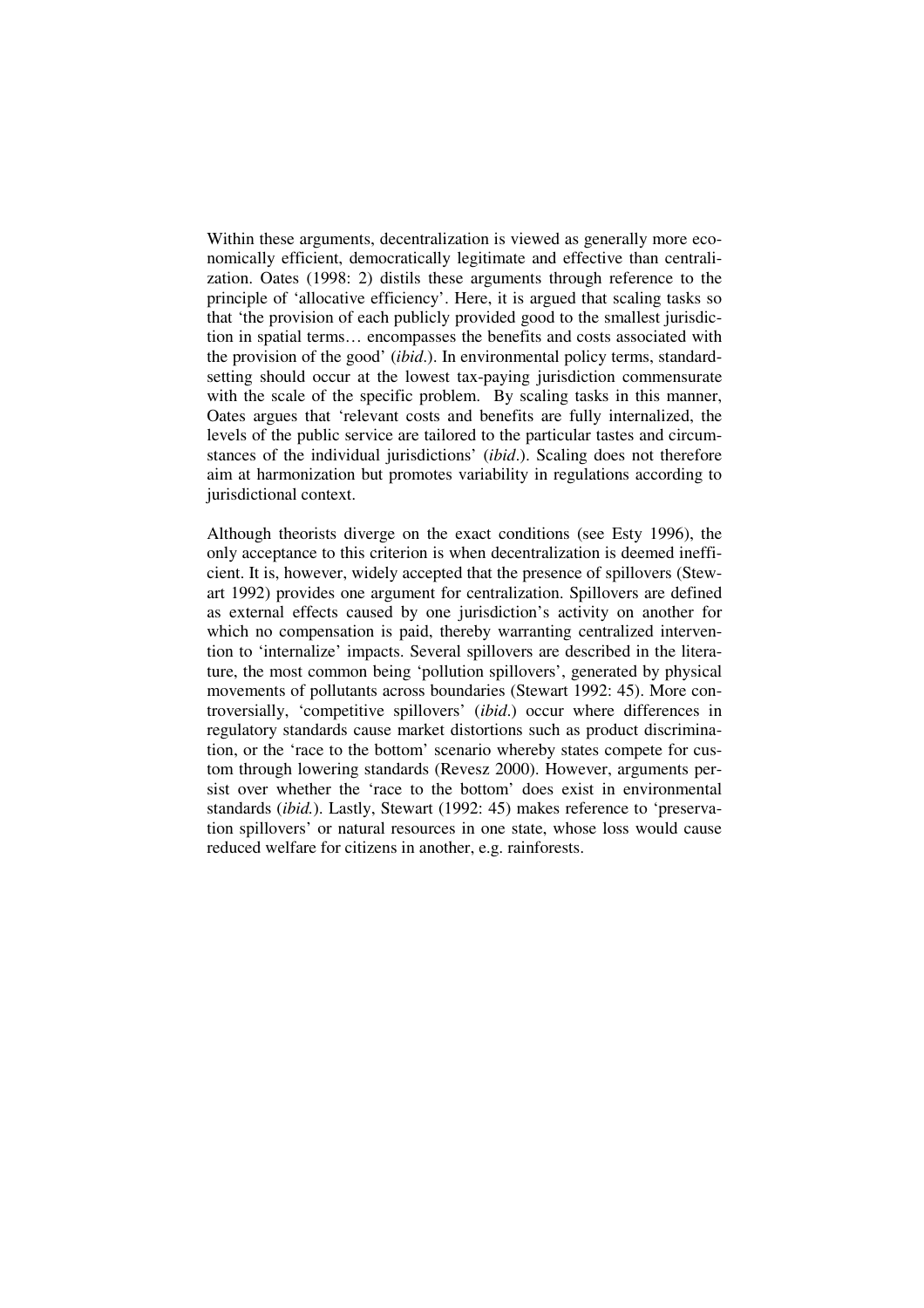| <b>Theory</b>                                | Scaling 'optimality'                                                          | <b>Key concepts</b>                              |
|----------------------------------------------|-------------------------------------------------------------------------------|--------------------------------------------------|
| Environmental<br>federalism                  | Tasks should be decentralized<br>(scaled down) unless this is<br>inefficient. | Centralization<br>Decentralization<br>Spillovers |
| New Democratic<br>Federalism:<br><b>FOCJ</b> | Tasks should be scaled to<br>specific jurisdictions                           | 'Task specific jurisdictions'                    |

**Table 1. Federal theoretical arguments on scaling 'optimality.** 

#### **New Democratic Federalism: Functionally Overlapping Competing Jurisdictions (FOCJ)**

Issues of democratic legitimacy and economic efficiency also feature in Frey and Eichenberger (2004) (see also the 'Type II' governance arguments of Hooghe and Marks 2003). In developing their theory of a 'New Democratic Federalism for Europe', the authors introduce the notion of Functional, Overlapping and Competing Jurisdictions (FOCJ). This concept is developed as a prescription to a perceived 'democratic deficit' in EU multi-level governance and provides powerful arguments on task allocation efficiency (Frey and Eichenberger 2004: 3).

In basic terms, FOCJ calls for the scaling of tasks to specific jurisdictions. Institutional levels tend to 'bundle' tasks together, providing uniform services that may not match preferences of different citizen groups, i.e. services are sub-optimal. The answer, according to Frey and Eichenberger (2004: 3) is to strengthen 'political competition' since it 'makes governments suppliers of policies that take care of citizens' demands and thus increase welfare'. The concept of FOCJ does this by allowing 'the emergence of political bodies whose size corresponds to the tasks to be fulfilled' (*ibid.*) – what Hooghe and Marks (2003: 236) call 'task specific jurisdictions'. Indeed, such jurisdictions can cross-cut traditional institutional levels and even national borders within the EU multi-level governance system. In theory, resultant jurisdictions should be more democratic, efficient and effective since policies can be matched to specific contexts. In essence, FOCJ is characterized by jurisdictions that are: (1) 'goal or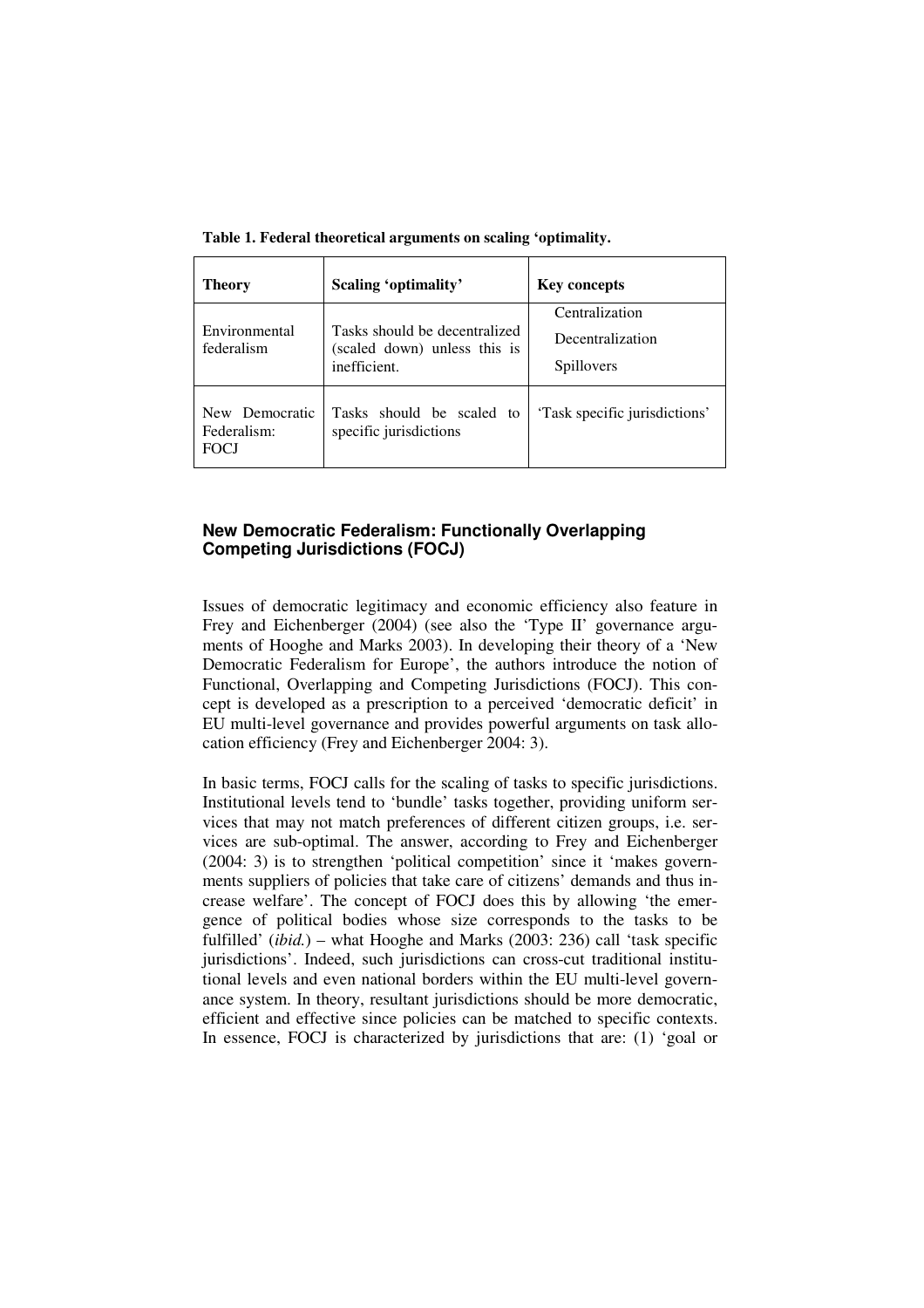function' oriented; (2) 'overlapping' in geographical extent; (3) democratically competitive; and (4) have powers to regulate and finance their specific functions (*ibid.*: 4).

In terms of environmental governance, it could be expected that specific problems would be addressed by dedicated jurisdictions, instead of centralised 'one-size-fits-all' institutional responses. Tasks would logically be allocated to institutions determined by the scale of the environmental problem. In the case of water governance, the 'task specific jurisdiction' (Hooghe and Marks 2003: 236) would be located at the catchment scale since only here can the majority of the causes and effects of water pollution be addressed. Jurisdictions, therefore, could traverse different national political controls and involve multiple institutional levels where catchments are geographically extensive.

# **Comparing coastal recreational water governance: EU and Australia**

In order to analyse scaling in EU and Australian recreational water quality governance, the next section provides an overview of: water quality problems and multi-level policy responses; multi-level task scaling patterns; and, successes and failures of scaling.

#### **European Union**

In Europe, coastal pollution first became politically salient in the early 1970s when tasks were primarily scaled to the national level. Problems were particularly acute in the North Sea, Baltic and Mediterranean, leading to a growing political consensus for action. Contamination of beaches in France, Spain and Italy then became widely publicised in the European popular press, threatening a lucrative tourism industry.

Given the acute pollution of their bathing waters, some Member States promoted the scaling up of tasks. A Commission directive proposal, pub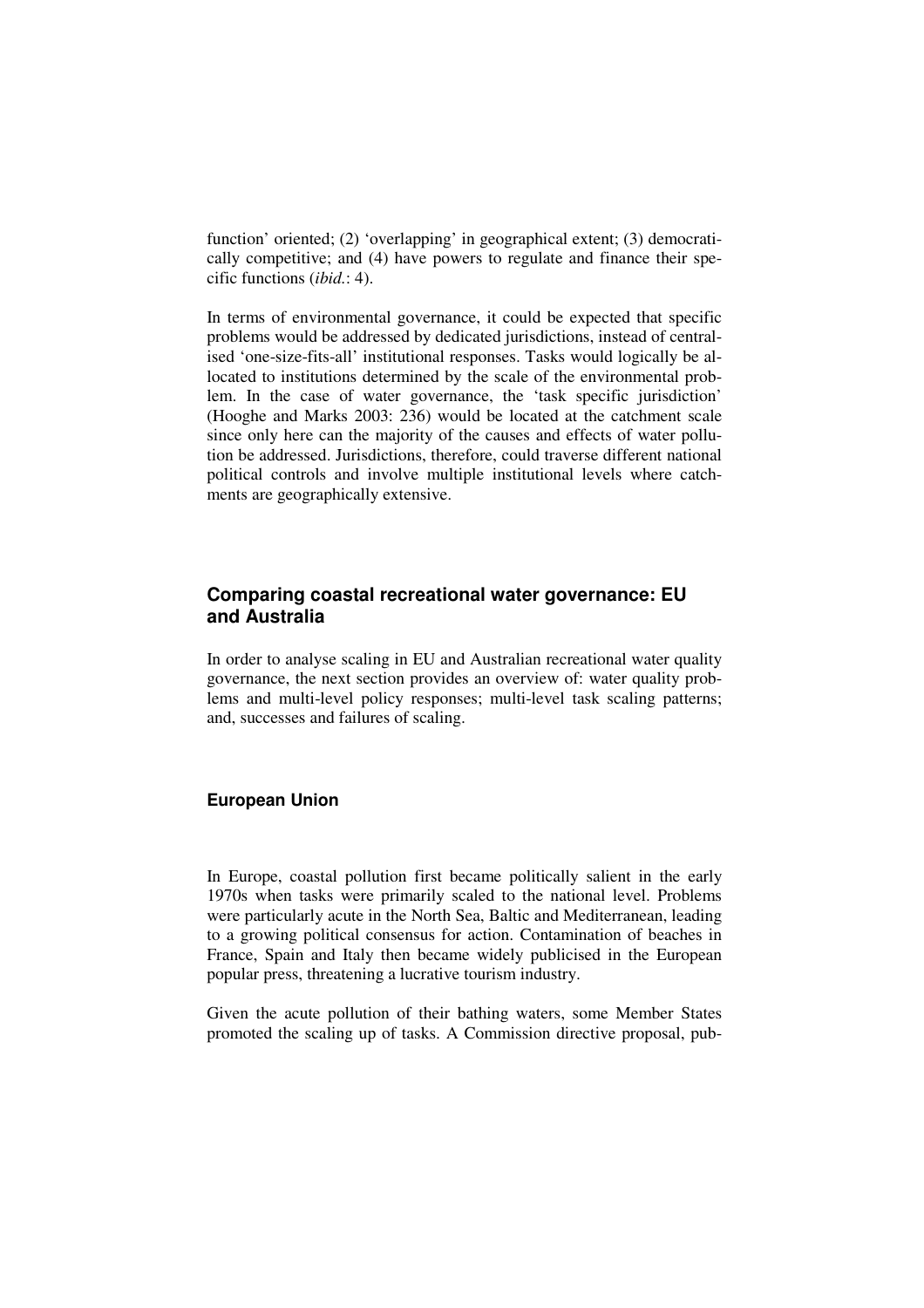lished in 1975, proposed establishing harmonised, mandatory values for inland and coastal water quality. Reasons given for the legislation included the movement of pollution between Member States and the impacts on tourism through limitations it placed on the freedom of movement of citizens on holiday. Member States would have to adhere to an implementation regime, including designation of bathing waters, monitoring pollutants, and reporting to the Commission. Council negotiations proved contentious, with UK politicians in particular questioning the *vires* (legal scope), environmental effectiveness, costs and implementation practicality of the measure (House of Lords Debates 1975: 743). One argument forwarded, since constantly revisited, was that bathing water pollution remains localised in terms of causes and effects (Jordan 1997: 121), therefore requiring national scale responses.

Implementation of the Directive was then fraught with controversy. In the UK, government policy initially sought to limit costs to water authorities through under-reporting bathing beaches (Haigh 2004: 4.5). Under threat of Commission legal action, the UK government eventually announced a major pollution prevention investment programme (*ibid.*). The Commission also enacted enforcement notices on other Member States, spreading political dissent. As discussed above, the Directive became targeted for 'repatriation' during the great subsidiarity debate of the 1990s (Jordan 2000; Wurzel 2002: 238). Environment Commission officials then campaigned successfully against ditching what they considered a critical measure to its overall water policy (Wurzel 2002: 239). The Commission subsequently introduced a revised Directive proposal in 1994 which was amended in 2002.

Following protracted exchanges between the Council and European Parliament, a new Directive was agreed in 2006 (*OJ* L 64, 4.3.2006). It reduces monitoring parameters to just two microbiological criteria: E. Coli (EC) and Intestinal Enterococci (IE). Member States must conduct a bathing water quality assessment of sites, classifying them according to four criteria: 'poor'; 'sufficient'; 'good'; or 'excellent' (*OJ* L 64, 4.3.2006: 40- 41). The 'sufficient' standard must be met in all bathing waters by 2015, and is in effect a pass/fail for water quality. The Directive allows the temporary classification of waters as 'poor', providing Member States adopt certain management measures, e.g. prohibitions on bathing. Additional measures are introduced on public participation and dissemination of information.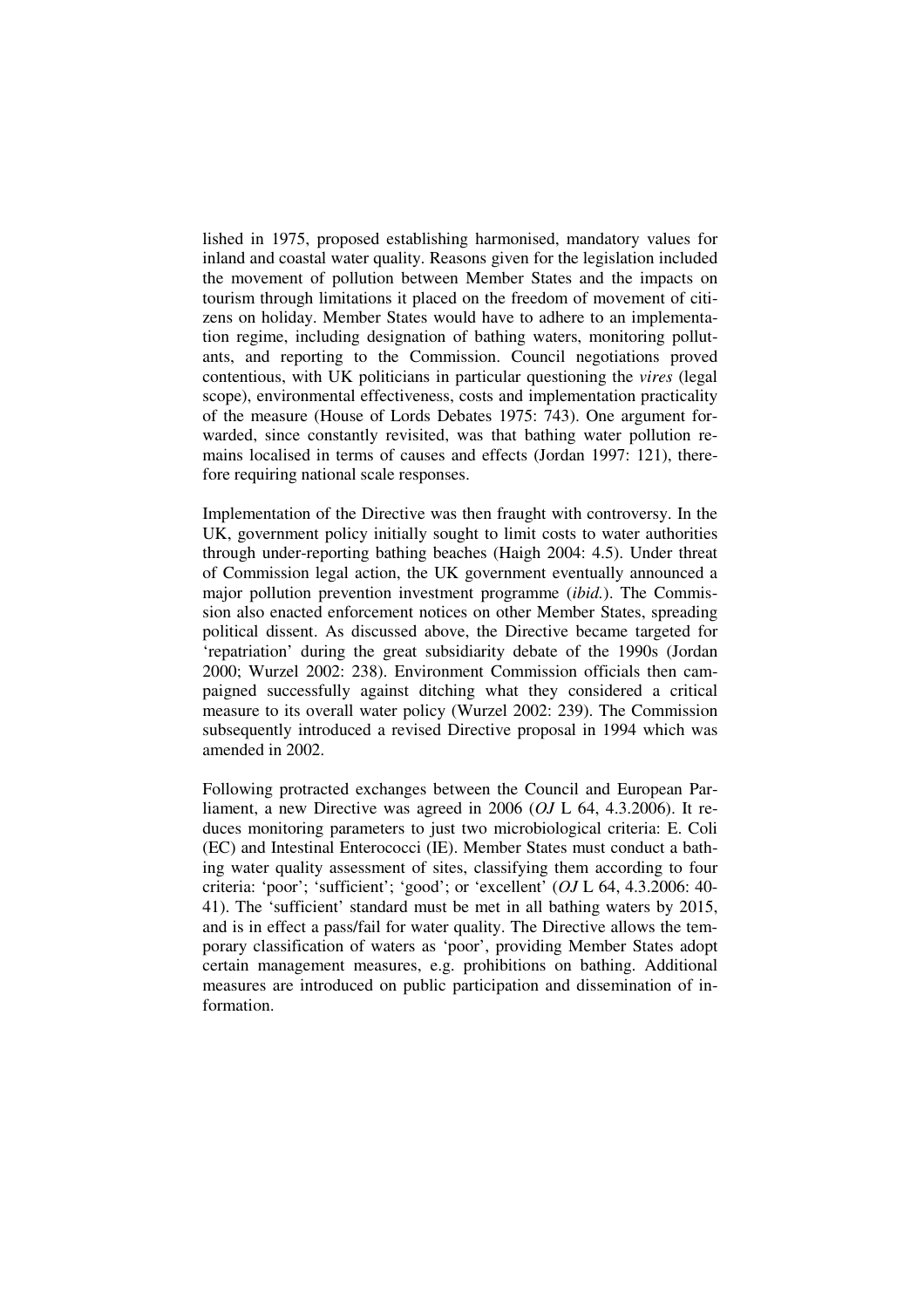Yet, the Directive provides little visible flexibility in task scaling and may increase regulatory burdens, producing further conflict. For example, considerable threats to water quality exist from non-point pollution sources such as agriculture. Meeting the stricter mandatory standard will impact compliance levels and increase costs (see below). From 2012, the Water Framework Directive will also require Member States to tackle bathing water problems at the catchment scale, adding to management complexity (*ENDS Report* 386, 2007).

#### **Multi-level task scaling**

Tasks have therefore been scaled between the EU and Member States in both the formulation and implementation of these Directives. Primarily, standard-setting has been scaled upwards from Member States to the EU level, although they still have retained a share in formulation. Member States have then become responsible for implementing these standards through their own national regulations, although they have little actual autonomy. Although the revised Directive re-scales some tasks downwards, in reality its effects are limited.

Implementation occurs through actors at the national and sub-national level. In the UK, the Directive is administered in England by DEFRA (the UK government Department for Environment, Food and Rural Affairs) and devolved administrations in Wales, Scotland and Northern Ireland. In England, monitoring of waters is conducted by the Environment Agency which publishes results to the public. UK local authorities are also encouraged to provide information on beach water quality to bathers. Improvements in beach water quality are also promoted by several voluntary initiatives, including the Blue Flag Scheme. However, private water companies exercise significant control over point source pollution through their investments in sewerage infrastructure. These have been increasingly necessitated by a parallel EU measure, the Urban Waste Water Treatment Directive.

#### **Successes and failures: empirical evidence on scaling**

After three decades it could be expected that significant inroads would have been made into EU bathing water pollution. In absolute terms, the Di-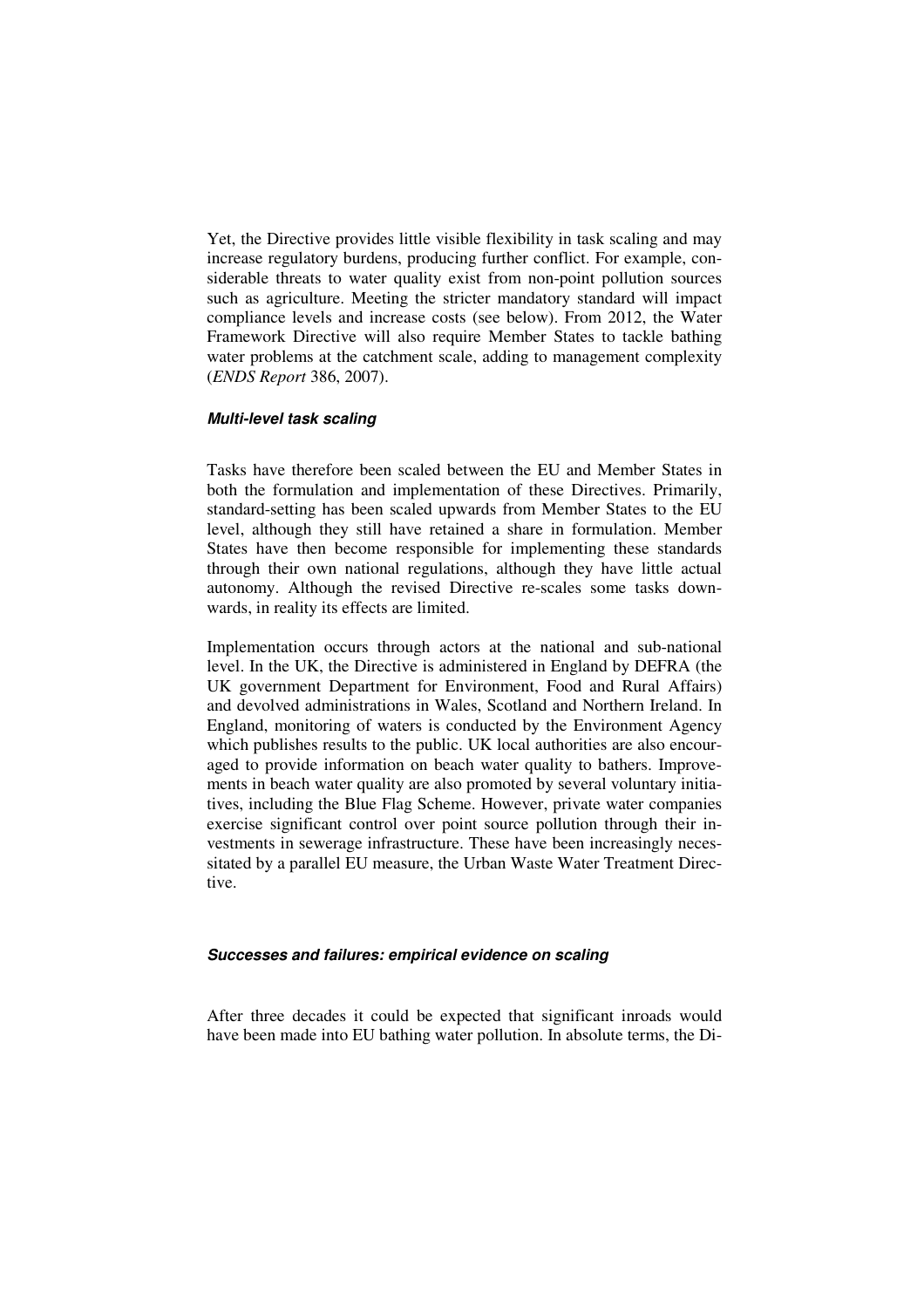rective may be considered an effective tool for managing recreational coastal water quality. In 2005, 96% of the 14,230 officially listed coastal bathing sites complied with mandatory standards (CEC 2006a). Bathing waters meeting the non-mandatory guideline values was lower at 86% (*ibid*.). Compliance has generally risen in all EU states in the last decade, with most reaching near full achievement of mandatory standards by 2003. Even the UK reported a near-perfect compliance rate for the mandatory standard in 2006, reflecting a steady improvement in water quality since 1997.

Yet, these statistics alone can be misleading. Firstly, the original Directive target was total compliance with mandatory standards by 1985, but by 2005 this still had not been reached (EEA 2005). Secondly, progress towards meeting the non-mandatory (guideline) standards has been slow with no Member States achieving them, even after 27 years (*ibid.*). Thirdly, there is considerable variation in standards between Member States (even between coastal areas within Member States), meaning a harmonized approach has not been achieved (*ibid.*). Fourthly, this situation has occurred despite significant expenditure on sewage treatment infrastructure across the EU. Requirements of the new Directive may also reduce compliance with the mandatory standards in the absence of further investment in non-point source pollution prevention, which could be £7 billion to UK agriculture (*ENDS Report* 330, 2002: 13). Fifthly, the figures do not account for the wide-scale practice of 'de-listing'. Since the 1990s, Member States have progressively removed coastal and inland sites from official lists (CEC 2006b). Finally, multiple legal cases have been instigated by the Commission over the Directive (see Krämer 2002). In consequence, scaling of tasks to the EU may be less effective than officially publicised.

### **Australia**

On a smaller scale, coastal water quality problems in Australia have mirrored those experienced in the EU. Pressures on coastal recreational water quality come from several inter-related sources, most notably coastal population growth, point and non-point source pollution, and overexploitation of coastal resources.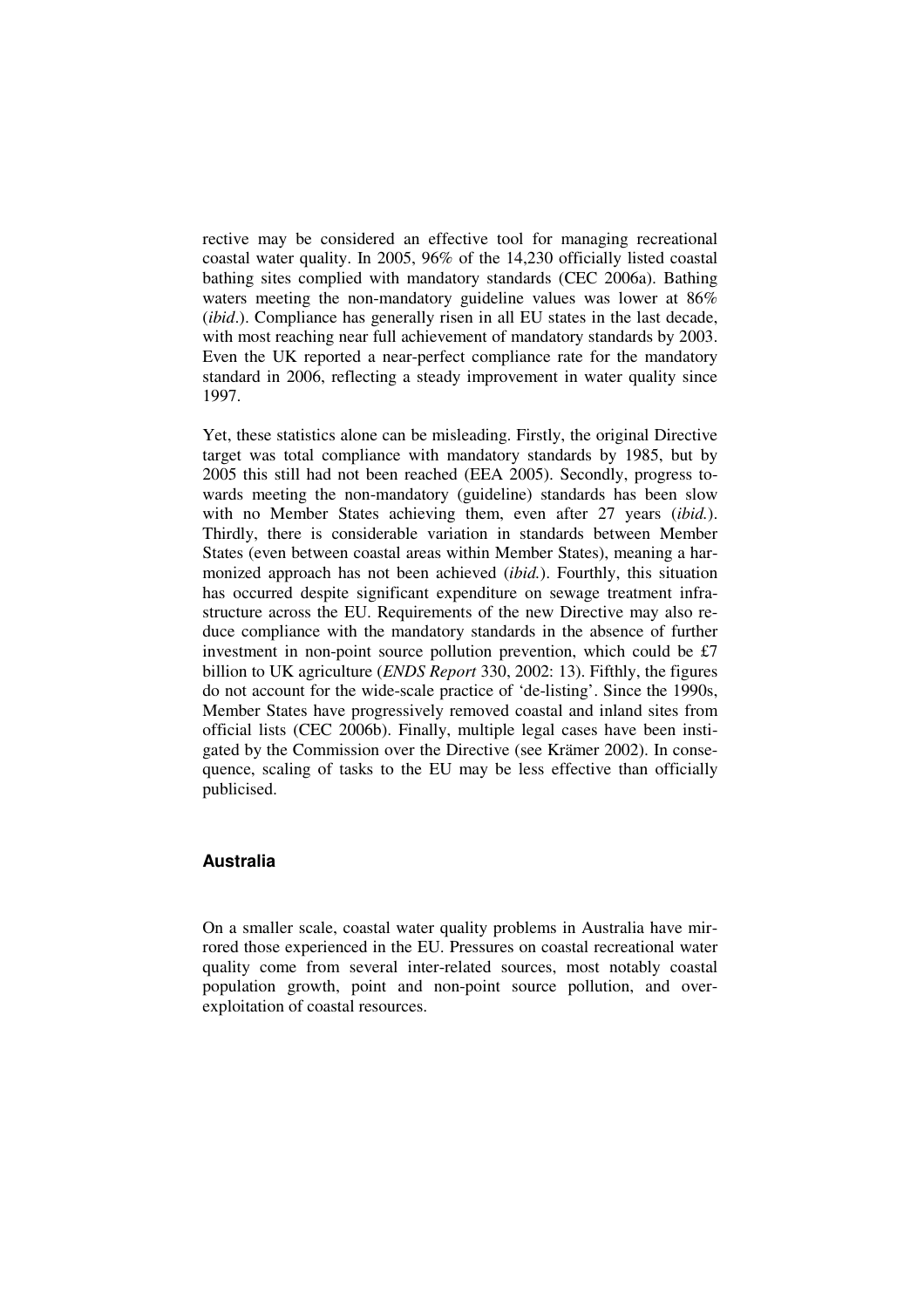Although coastal cities have historically struggled with the problem of sewage pollution, beach water quality received little national political attention until the 1990s. The *State of the Marine Environment Report* (SOMER) published in 1995, the first comprehensive analysis of Australian marine resources, concluded that '[o]ver 80% of the Australian population reside in large coastal cities with aging and inadequate sewage treatment systems… [that] carry disease-causing micro-organisms into the sea, endangering bathers and seafood consumers with illnesses' (Department of the Environment, Sports and Territories 1995: Chap. 4). More recently, in its *State of the Environment Report 2006*, Australia's Department of the Environment and Water Resources noted '[t]he discharge of sewage and stormwater, land runoff, groundwater and river inputs of nutrients and sediments to estuaries and the coastal waters is arguably Australia's greatest coastal management challenge' (Beeton *et al*. 2006: Chap.6). There is, conversely, no coherent national monitoring of these growing problems.

Recreational water quality governance in Australian coastal areas is determined by actors at Commonwealth, state and local levels. In policy prescription terms, the federal government advocates a flexible, multi-level governance solution to recreational and coastal water quality based on the catchment scale. This approach occurs within a framework of federal nonstatutory, non-regulatory guidelines that states are supposed to be implemented under agreements with the Commonwealth.

The Australian system of environmental governance involves cooperative interactions between three non-hierarchical levels, each with their own responsibilities, namely: Commonwealth, state, and local governments. In Constitutional terms, states are responsible for managing natural resources (Fisher 2003: 88). In this sense, 'the Commonwealth has no formal involvement in the management of Australia's natural resources unless the Parliament of the Commonwealth can justify its involvement on the basis of one or more of the heads of legislative capacity in s. 51 of the *Commonwealth Constitution*' (*ibid*.: 89). In practice, this Constitutional constraint has not limited the Commonwealth's role in environmental governance. Since the 1970s, the Commonwealth has intervened to introduce a range of national level legislation and policies, although it must still cooperate with states in their implementation. As a result, cooperative federal arrangements have gradually developed in Australian environmental governance, with tasks scaled between Commonwealth, state and local actors. Important mechanisms for levels to cooperate on environmental resource issues are inter-ministerial councils and agreements.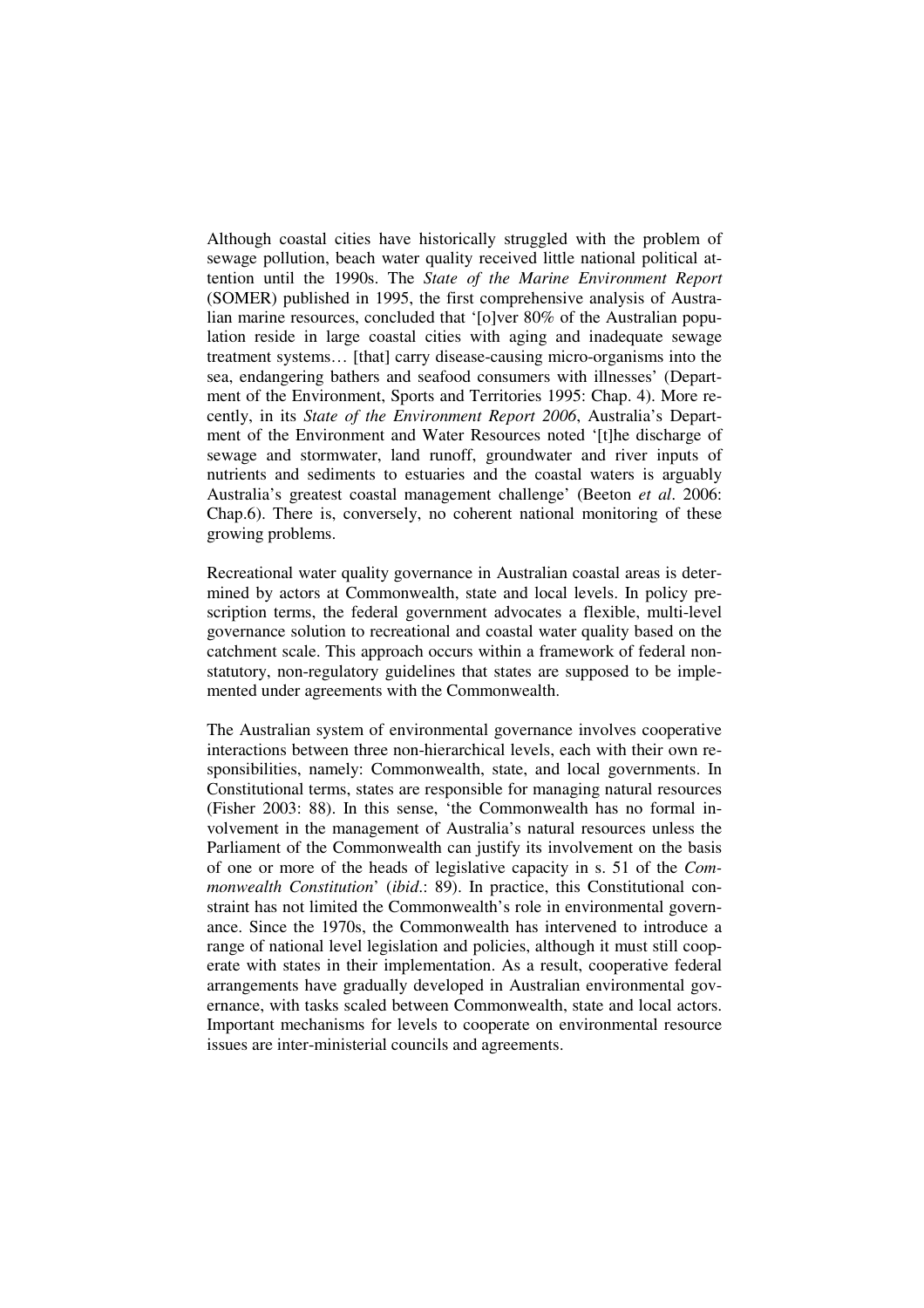Coastal water resource management at lower levels now occurs within the context of national policy and programmes. Coastal water quality is primarily managed through guidelines provided by the National Health and Medical Research Council (NHMRC), although separate guidelines are issued by the Australian and New Zealand Conservation Council (ANZECC). Originally introduced in 1990, the NHMRC guidelines are non-mandatory and were developed 'as a tool for state and territory governments to develop legislation and standards appropriate for local conditions and circumstances' (NHMRC 2006: 1). Based on WHO guidance on managing health risks, an aim is to stimulate development of a nationally consistent approach to recreational water quality governance.

#### **Multi-level task scaling**

Scaling of tasks within this system of multi-level environmental governance is therefore more fluid and complex than that imposed by the EU Directive. These in turn reflect the structure of Australian cooperative federalism.

As discussed, the Commonwealth level provides a coordinating role through setting the framework of national policy. Cooperation with states is channeled through inter-ministerial councils, first the NHMRC, then ANZEEC and now the Natural Resource Management Ministerial Council. Federal funding is also provided for tackling specific pollution "hotspots", as identified by state agencies, through the Coastal Catchment Initiative (CCI).

States have the primary role in recreational water quality standard setting within this national framework. For example, the New South Wales (NSW) Government has developed Marine Water Quality Objectives for each Catchment Management Authority (CMA) under its jurisdiction (NSW DEC 2005). Established under state law, CMAs report directly to the NSW Government and are responsible for water quality issues within designated watersheds. They are also the key mechanism for channeling state and federal funding to environmental improvement projects. The NSW Government has also initiated the state-wide Beachwatch monitoring programme, administered by its Environmental Protection Authority (EPA). Beachwatch also provides assistance to local councils in monitoring beaches.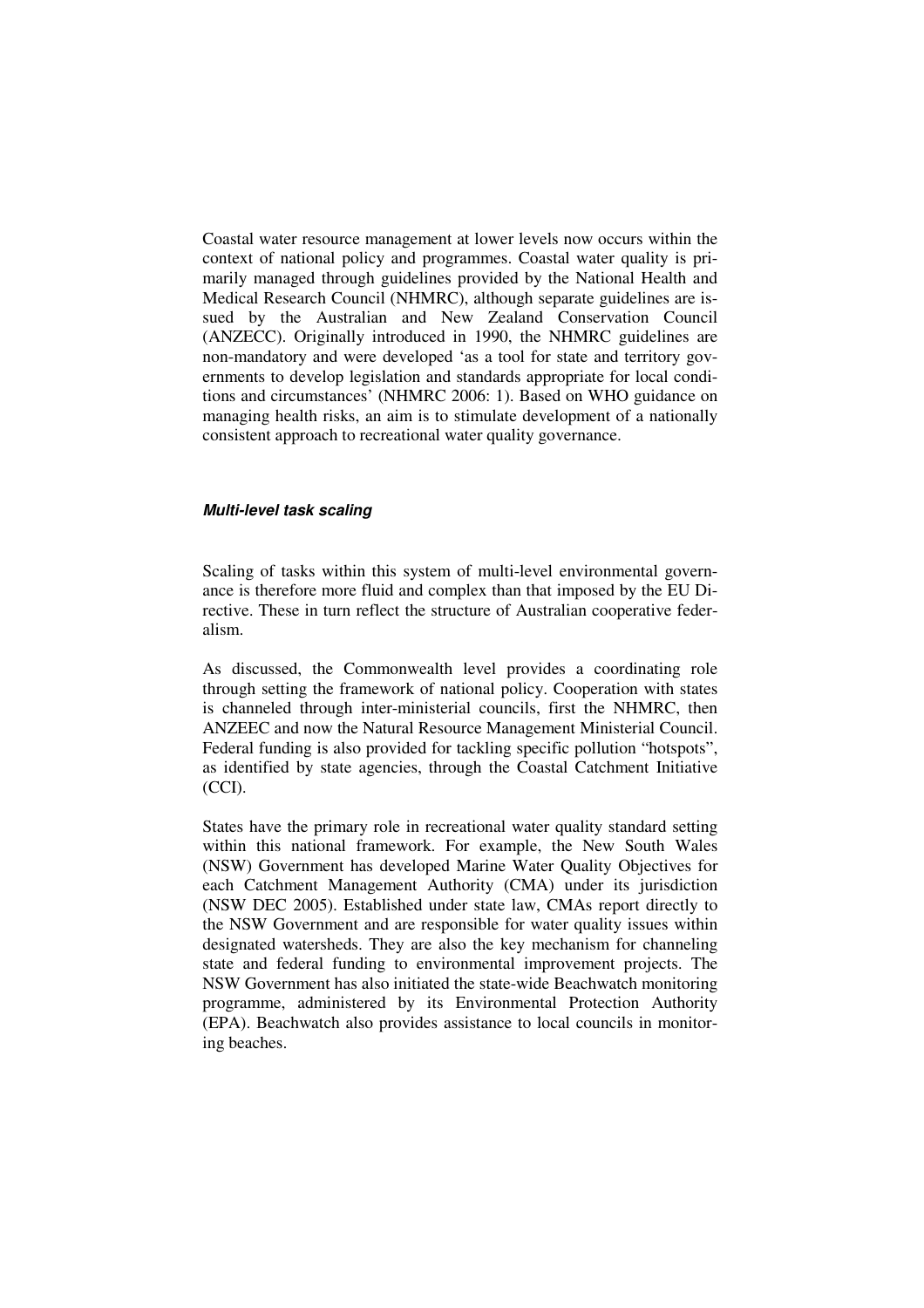Most important management decisions are taken at thus taken at local levels, with CMAs and councils important players. In NSW, each CMA produces a Catchment Action Plan, integrating state guideline objectives for recreational water quality. Local councils also use the objectives in guiding their strategic planning, assessment of development applications and water quality monitoring. The burden of implementation therefore often falls on local councils, meaning ultimately they are the key stakeholders in the attainment of water quality objectives.

#### **Successes and failures: empirical evidence on scaling**

Evidence on the success of scaling is mixed. The State of the Environment report (DEWR 2006) notes Australian coastal water quality is generally good. Implementation of the NHMRC guidelines is also spreading (Department of Health WA 2007). Tasmania has probably the most advanced programme to date. National guidance has been incorporated into the state Recreational Water Quality Guidelines 2007, with local governments now obliged to apply them. Western Australia has just introduced the Guidelines, using them to classify 90 beaches according to a 'traffic light' warning system. Monitoring of coastal waters in Victoria has occurred since the early 1970s. Although the NHMRC Guidelines have not yet been incorporated into State legislation, they are being adopted in monitoring programmes. New South Wales has been monitoring waters on this basis since 1989. National guidelines would then appear to be influencing state programmes. However, a lack nationally consistent data on water quality monitoring prevents an overview of the success of scaling.

Despite these gains, criticisms can be levelled against the Australian system. While water quality monitoring through integrated catchment management is now established in states, NHMRC guideline usage has been manifestly uneven. Monitoring strategies in terms of the uptake and implementation of national guidelines also differs between states, making comparison and assessment of environmental protection impractical. In these circumstances, considerable variation in recreational water quality could exist between jurisdictions – a significant problem with such a flexible approach. A major concern is then the lack of coherent national control - a result of constraints imposed by Australia's federal structure - since scope exists for less environmentally concerned states to adopt lax responses.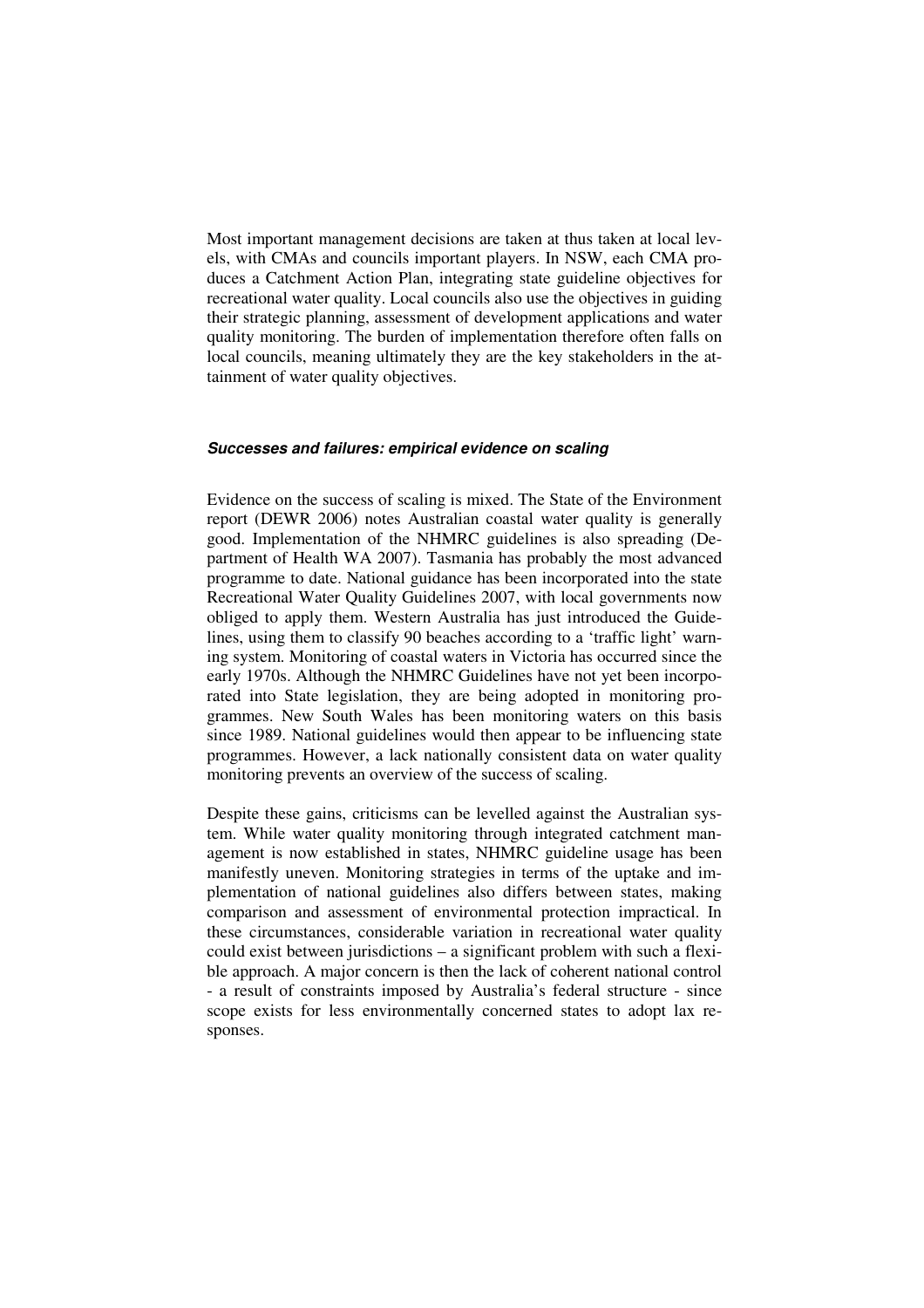# **Assessing scaling 'optimality': a federal theoretical analysis**

One conspicuous problem with lesson-drawing in policy analysis is that analysts often fail to consider how contextual factors (economic, cultural, political, environmental) shape responses (Rose 1993). Clearly, the EU and Australia cannot be compared 'like-for-like' in these terms. But when viewed through a common federalism lens it could be concluded that the EU *could* learn from Australia in terms of the 'optimality' of scaling but that lessons are not easily transferable.

When analysed with federalism arguments, scaling of tasks in EU governance could be interpreted as 'sub-optimal'. An environmental federalism argument would view the centralisation of tasks as inefficient. Although pollution can, and undoubtedly does, cross national boundaries (particularly in the Mediterranean) major 'pollution' spillovers are difficult to demonstrate. In its original directive proposal, the Commission did not quantify such impacts, nor the alleged inter-jurisdictional trade effects on tourism (i.e. 'competitive' spillovers) – the case on which legislation was largely predicated. Moreover, a subsequent Commission cost-benefit analysis was unable to quantify all the EU-wide impacts of pollution (CEC 2002). It also appears difficult to explain the pollution as a 'preservation spillover' although public concerns over pollution were used as justifications by EU legislators. Neither can EU bathing water governance be understood entirely through FOCJ arguments. While pollution will be addressed at the catchment level, in effect through 'task-specific jurisdictions' (Hooghe and Marks 2003: 236), actual standard setting will still be allocated to the EU level. In this sense, jurisdictions cannot be democratically competitive since citizens will be unable to meet their preferences. Because it remains unclear whether scaling up is 'optimal', normative theoretical arguments would support the scaling down of tasks.

Indeed, analysis of Australian governance would suggest greater theoretical 'optimality'. Since environmental federalism would determine decentralisation in the absence of major spillovers, the scaling of tasks to states and local governments would be considered more efficient. In Australia, little pollution appears to cross state lines given the significant distances between large coastal cities. It also remains problematic to view recreational water quality in terms of 'competitive' or 'preservation' spillovers. When viewed from an FOCJ perspective, task allocation would also appear more optimal. Since tasks are primarily allocated to the catchment level,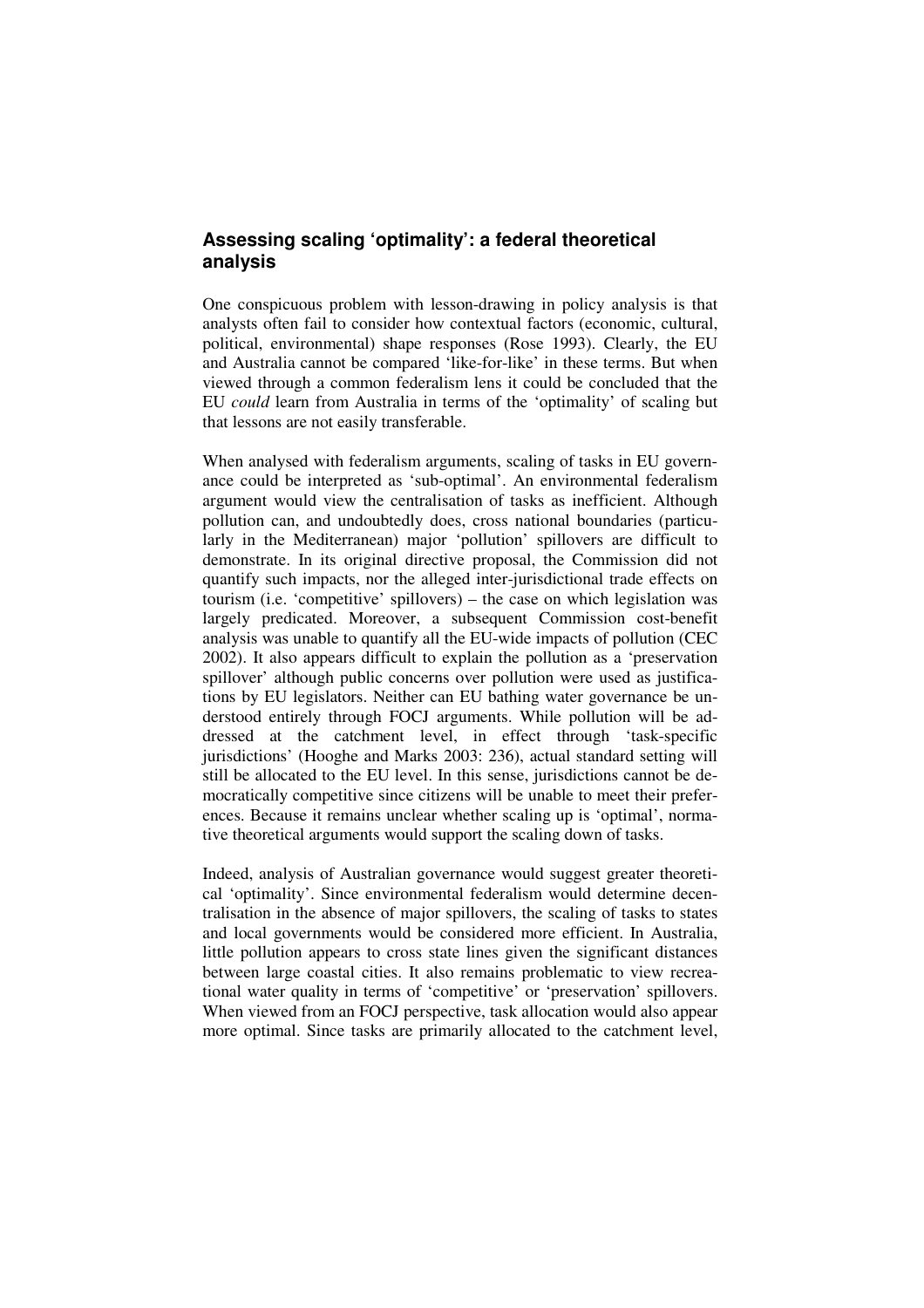citizens theoretically have greater control over environmental management, thereby enhancing democratic legitimacy and efficiency. Australian integrated catchment management therefore provides an example of FOCJ type 'task specific jurisdictions' (Hooghe and Marks 2003) that are democratically competitive and can cross-cut multiple governance structures. In this instance, it would appear Australian responses are more legitimate, efficient and effective.

However, these theoretical perceptions of scaling 'optimality' do not readily account for its overtly 'political' dimension. In the EU, measurable advances have been made in beach water quality despite obvious shortfalls in implementation. In the absence of EU regulatory responses it remains debatable whether Member States would all have introduced national responses. In addition, the Directive enjoys popular support amongst European publics and is a tangible symbol of the EU's relevance to citizens. Re-scaling tasks back to Member States may not therefore be universally politically acceptable. A lesson from Australia is that without some degree of overall federal level legal compulsion, lower level scaling is a doubleedged sword. While theoretically more 'optimal', the downside is undoubtedly the potential for uneven implementation.

The research does, however, highlight the considerable potential of comparative federalism and federal theory for framing debates over environmental governance scale. Problems of environmental scale are endemic to multi-level governance. Federalism, as an analytical concept, has already been extensively used to understand these problems in federal states, with alternative theories available that can engage in the overtly 'political' construction of scale. Research opportunities are therefore evident at the interface between federalism, multi-level governance and environmental policy-making.

The applications to understanding scale issues in water governance, for example, are potentially significant. The WFD also raises issues over the legitimacy, efficiency and effectiveness of scaling that could be explored comparatively within a federal theoretical framework. Integrated catchment management is now a global phenomenon and has been extensively developed in federal, multi-level states. For example, the USA has considerable experience in 'watershed planning' and adaptive management with a large literature on governance now emerging (e.g. Sabatier *et al.* 2005). Comparative federalism could provide a framework for analysing how the EU copes with scale within this context, thereby enhancing the potential for learning and knowledge transfer.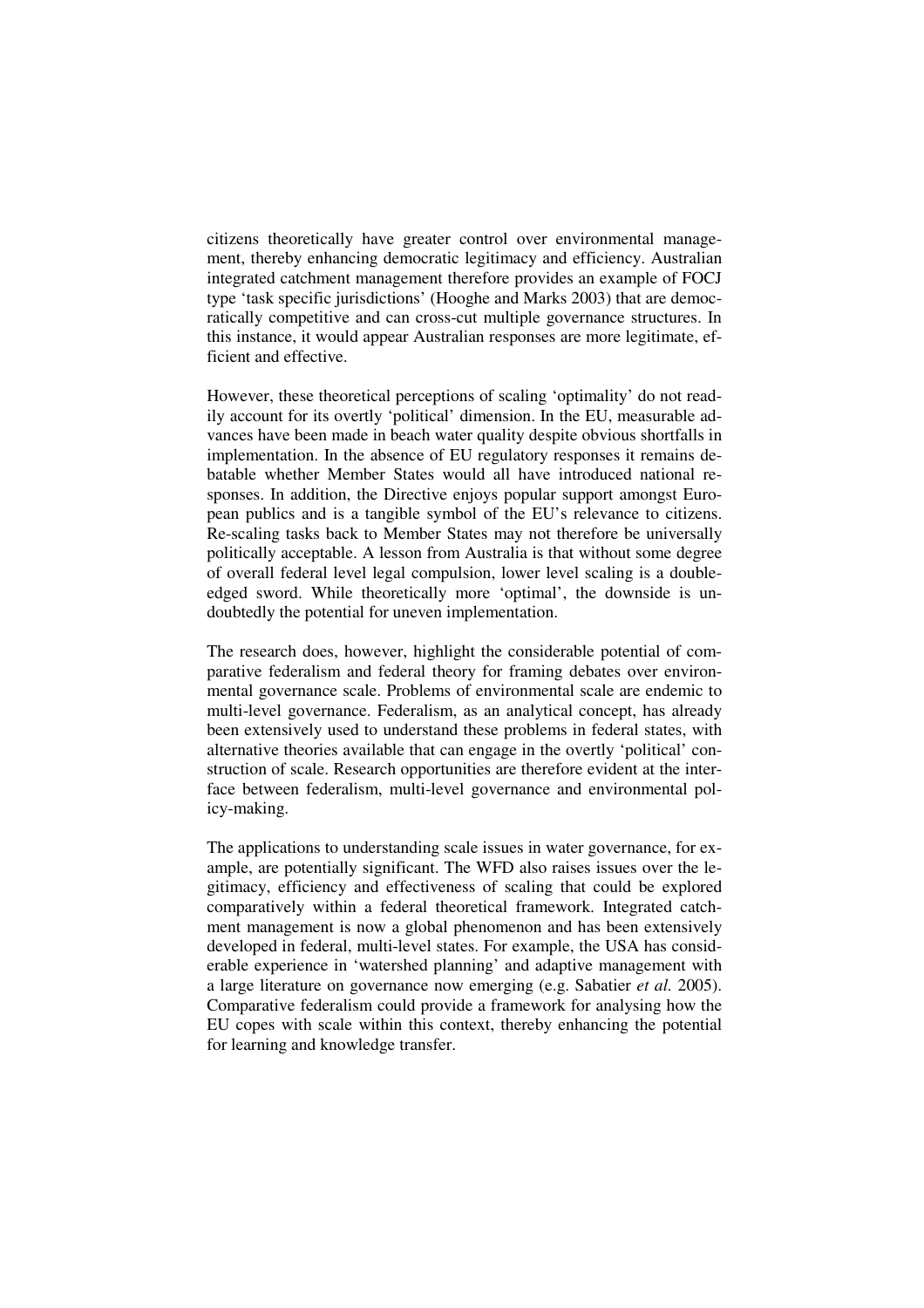### **Conclusions**

In response to the question posed in section 1, two main points can be made about the 'optimality' of recreational water quality scaling. From a theoretical standpoint, Australian scaling approaches appears more 'optimal' than in the EU. In Australia, tasks are devolved downwards to state and local scales through integrated catchment management, broadly conforming to theoretical arguments. The Bathing Water Directive still retains most tasks at the EU level. It could therefore be considered 'sub-optimal' in terms of legitimacy, efficiency and effectiveness, despite measurable improvements to environmental quality. Yet, the political 'construction' of scale is largely underestimated within such theorising. The Bathing Water Directive has provided a solution to problems that, in its absence, may not have been seriously addressed by all Member States. Experience from Australia shows that where (federal) political structures favour downward scaling this does not necessarily result in coherent responses or better environmental protection.

Such research does, however, highlight the potential of federal theories for framing wider debates on scaling water governance tasks as the EU moves towards greater integrated catchment management. Federal theories can do this through allowing comparison of practices with those in other multilevel systems. On this basis, considerable potential exists for lesson drawing and knowledge transfer from comparative experience. Similar issues over legitimacy, efficiency and effectiveness have occupied federal scholars for some time. The rich tradition of federal theories could then add considerably to research agendas but should include greater consideration of the overtly political nature of scaling.

#### **References**

- Beeton RJS, Buckley K, Jones G J, Morgan D, Reichelt RE, Trewin D (2006) Australia State of the Environment 2006*.* Department of the Environment and Heritage, Canberra.
- Benson D, Jordan A (2008a) Understanding task allocation in the European Union: exploring the value of federal theory. Journal of European Public Policy, 15 (1): 1-20.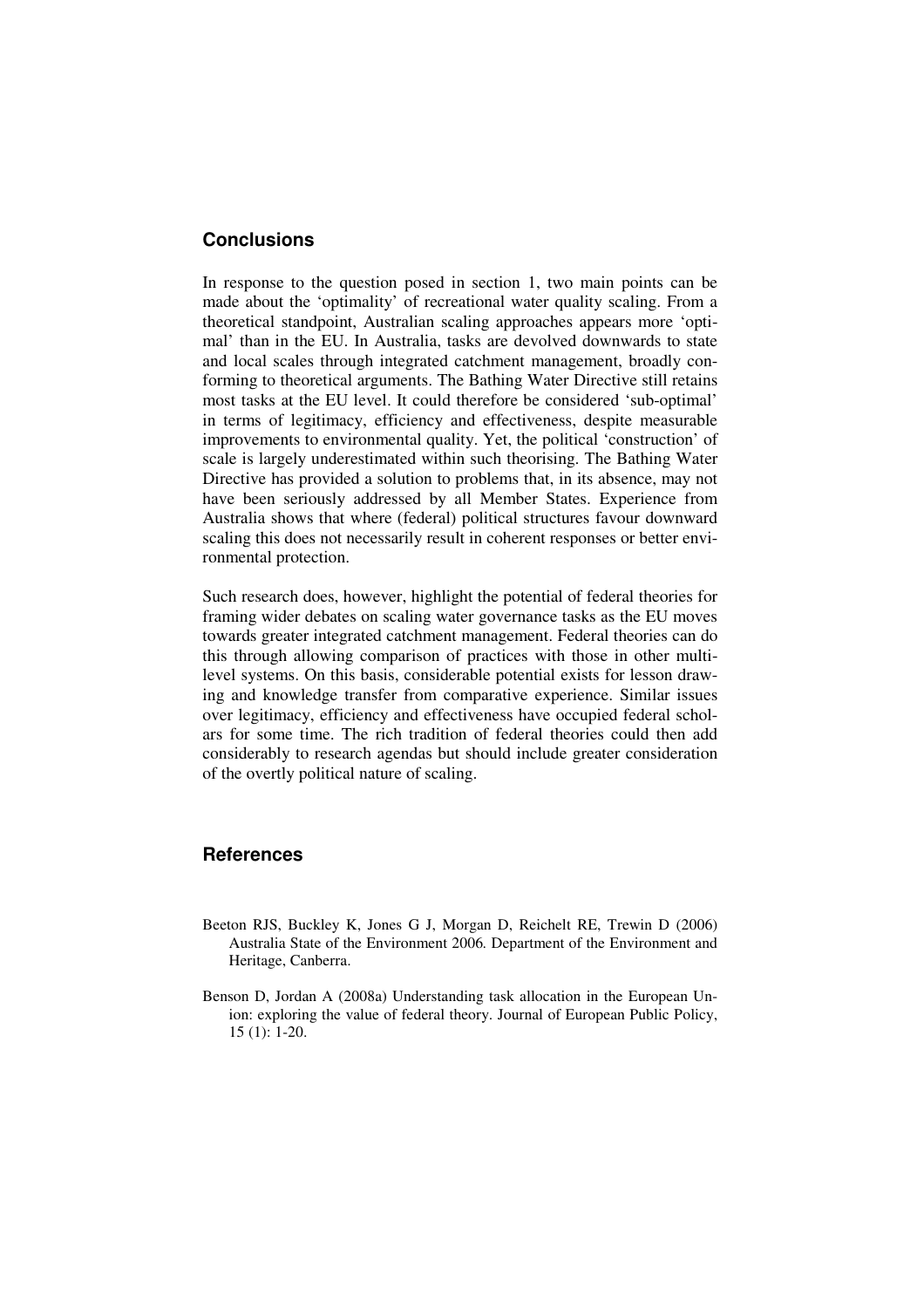- Benson D, Jordan A (2008b) Subsidiarity as a 'scaling device' in environmental governance: the case of the European Union. In: J Gupta and D Huitema (eds) Can theoretical insights into scale improve environmental governance? MIT Press, Boston MA.
- Bennett G (1992) Dilemmas: Coping with environmental problems, second edition. Earthscan, London.
- Commission of the European Communities (CEC) (1971) First Communication of the Commission about the Community's Policy on the Environment. CEC, Brussels.
- Commission of the European Communities (CEC) (2002) Proposal for a Directive of the European Parliament and of the Council concerning the quality of bathing water: explanatory memorandum. CEC, Brussels.
- Commission of the European Communities (CEC) (2006a) Bathing Water Quality*.* CEC: Brussels.
- Commission of the European Communities (CEC) (2006b) Bathing Water: Commission starts legal action against eleven Member States. Press Release, 6<sup>th</sup> April 2006. CEC, Brussels.
- Department of the Environment and Water Resources (DEWR) (2006) State of the Environment 2006. DEWR, Canberra.
- Delaney D, Leitner H. (1997) The Political Construction of Scale. Political Geography 16 (2): 93-97.
- Department of Health Western Australia (2007) Microbial quality of recreational water, 14-15 May 2007, Perth: Record of Proceedings. Department of Health, Perth.
- Department of the Environment, Sport and Territories (1995) Our Sea, Our Future Major findings of the State of the Marine Environment Report for Australia. DEH, Canberra.
- Dinan T, Cropper M, Portney P (1999) Environmental Federalism: Welfare Losses From Uniform National Drinking Water Standards. In: A. Panagariya et al. (eds.) Environmental and Public Economics: Essays in Honor of Wallace Oates. Edward Elgar, Cheltenham.
- European Environment Agency (EEA) (2005) Indicator: Bathing Water. EEA, Copenhagen.
- Elazar DJ (1987) Exploring Federalism. University of Alabama Press, Tuscaloosa.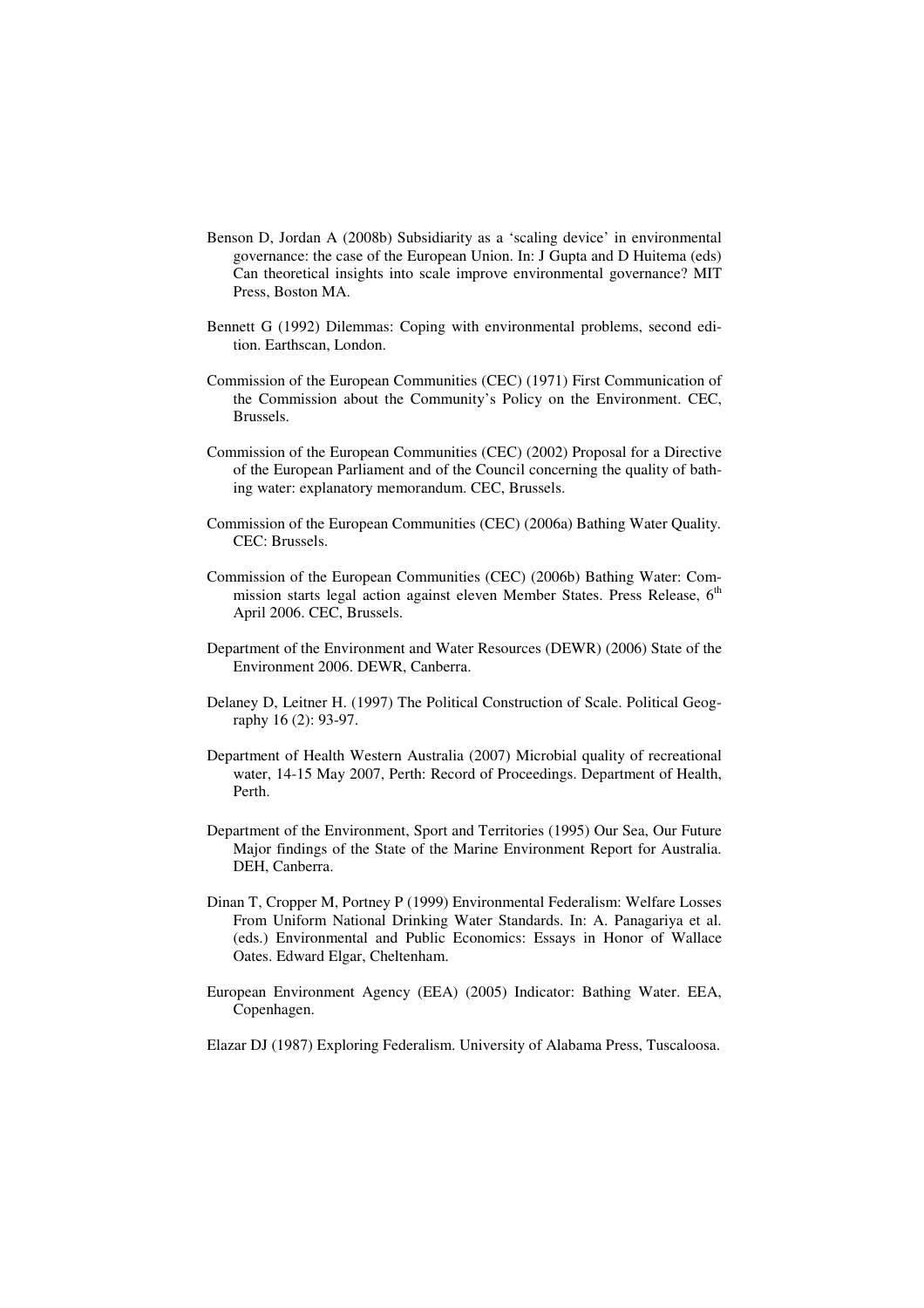*ENDS Report*. Various issues. ENDS, Bath. Published monthly.

- Esty DC (1996) Revitalizing Environmental Federalism. Michigan Law Review 95 (3): 570-653.
- Fisher DE (2003) Australian Environmental Law. Thomson Lawbook Co, Prymont NSW.
- Frey BS, Eichenberger R (2004) The New Democratic Federalism for Europe: Functional, Overlapping and Competing Jurisdictions. Edward Elgar, Cheltenham.
- Haigh N (2004) Manual of Environmental Policy: The EU and Britain. Maney Publishing and Institute for European Environmental Policy (IEEP), London.
- Hildebrand PM (2005) The European Community's Environmental Policy, 1957 to '1992': From Incidental Measures to an International Regime? In: AJ Jordan (ed.) Environmental Policy in the European Union, Second Edition. Earthscan, London.
- Hooghe L, Marks G (2003) Unraveling the Central State, but How? Types of Multi-Level Governance. American Political Science Review 97 (2): 233-243.
- House of Lords (1975) Debates, 13 October 1975, Vol. 364. HMSO, London.
- Jordan A (1997) Post-decisional politics in the European Community (EC): the implementation of EC environmental policy in Britain. Unpublished PhD thesis. UEA, Norwich.
- Jordan A (2000) The politics of multilevel environmental governance: subsidiarity and environmental policy in the European Union. Environment and Planning A 32: 1307-1324.
- Kelemen RD (2004) The Rules of Federalism: Institutions and Regulatory Politics in the EU and Beyond. Harvard University Press, Cambridge MA.
- Krämer L (2002) Casebook on EU Environmental Law. Hart Publishing, Oxford.
- Menon A, Schain MA (2006) Comparative Federalism*.* Oxford University Press, Oxford.
- National Health & Medical Research Council (NHMRC) (2006). Guidelines for Managing Risk in Recreational Water. Canberra, NHMRC.